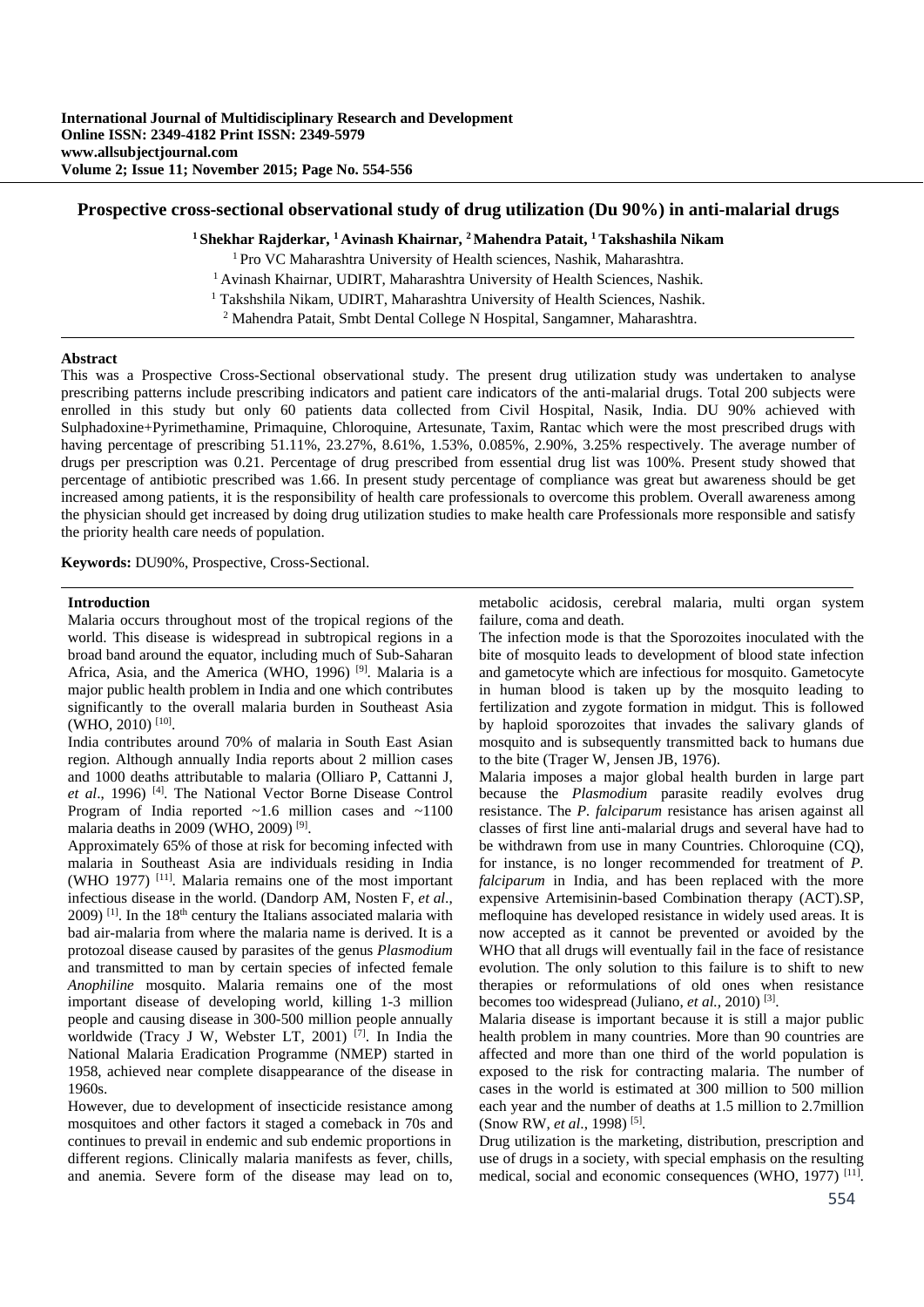A DU study is therefore a study designed to describequantitatively and qualitatively the population of users of a given drug (or class of drugs) and/or the conditions of use (for example, indications, duration of treatment, dosage, previous or associated treatments and compliance) (Hartzema AG, *et al*., 1998) [2].

Since last two decades, malaria control and treatment has been complicated by the emergence of resistance to widely used anti-malarial drugs such as chloroquine. To overcome on problem of resistance, newer drugs are needed (Trager W, Jensen JB, 1976).

Malaria is still a major public health problem in India and in rest of the world. As numbers of malaria cases are increasing due to irrational use, underuse, overuse of anti-malarial drugs it is important to study proper drug pattern, drug dose. This study helps to suggest improvements in financial and public health benefit and also study helps to reduce resistance to antimalarial medicines. The present study helps to improve proper use of drugs to maintain quality of life of the society. Drug utilization study in malaria gives exact scenario of current therapies. DU 90% is the ideal tool for studying drug utilization. The present drug utilization study was undertaken to analyse prescribing patterns include prescribing indicators and patient care indicators of the anti-malarial drugs in Civil Hospital, Nasik, India.

### **Materials and Methods**

The study was carried out in compliance with the Declaration of Helsinki, ICH-GCP, Schedule Y, ICMR and other applied regulatory guidelines. This was a prospective cross sectional observational study, by UDIRT carried out at Civil Hospital Nasik. Study was approved by the local Institutional Ethics Committee (IEC). Patients recruited from the study centre by obtaining proper voluntary written informed consent. Signed, dated written informed consent was taken from all patients after providing them patient information sheet and informed consent form before enrolling in the study. Total sample size was 200 but out of that only 60 patient's data was collected. The prescription data was extracted for this study. Permission to collect the data and accompany physicians on ward was taken from the head of Medical Ward of Civil Hospital before starting the study. The relevant data was collected in outpatient department and also from the inpatient department. Patient's prescription was studied for drug utilization in accordance with the protocol. Patient's prescription was studied as well as case record forms filled with the help of prescribed drugs and interview of subjects.

#### **Study Duration: 8 Weeks Primary Objective**

1) To Evaluate the Drug Utilization 90% of Anti-malarial Drugs

# **Secondary Objective**

1) To assess whether drug therapy is rational or not. 2) To assess extent of drugs properly used, overused or underused in civil h

# **a) Inclusion Criteria**

1) The patient should diagnose with malaria disease.

- 2) Willingness to give informed consent.
- 3) Both female and male of various ages.

# **b) Exclusion criteria**

- 1) Patient not willing to give inform consent.
- 2) Patients who are suffering from other disease.
- 3) Women who are pregnant.

# **Core Indicators**

# **A) Prescribing Indicators:**

- 1) Average Number of Drugs Per encounter.
- 2) % of Encounters with Injections Prescribed.
- 3) % of drugs prescribed from essential drug list.

### **B) Patient Indicators**

1) Average Consultation Time.

2) Average Dispensing Time.

3) % of Drugs Actually Dispensed.

### **Result**

Thetotal60patientsaccordingtoselectioncriteriawereselectedforp resentstudy.Totalnumberofprescriptionswhichwereanalyzedwas 60andtotalnumberofdrugsprescribedwas13 from civil hospital from which 5 drugs were anti-malarials chloroquine, primaquine, falcigo, artisunate, sulfadoxine+pyrimethamine, one drug prescribed was anti-biotic taxim, and antacid rantac. Table 1 is showing prescribing indicators in patients of malaria. Table 2 shows the details of patient care indicators. Table 3 shows percentage of drugsused in the prescriptions given to patients of malariain Civil hospital. With this percentage DU90% was achieved forutilization of drugs in malaria shows the results of core indicators which were related to patient care. On the basis of the values given in Table 3, the average number of drugs per prescription was 0.21. Percentage of drugs prescribed by Generic name was 8.33%. Present study showed that percentage of prescriptions with anantibiotic prescribed was 1.66%. Percentage of drugs prescribed from essential drug list was 100%. Average consulting time was 6.63 minutes. Average dispensing time was 5.73 Minutes. Percentage of drugs actually prescribed was 100%.

This study shows that percentage of rational use of antimalarial drugs in both IPD and OPD of Civil Hospital was 73%, while irrational use was 27%. Rational use of antimalarial drugs in OPD patients of civil hospital was 58% while irrational use was 42%.Rational use in IPD of Civil hospital was 15% and irrational use was 85%.

# **Discussion**

The aim of this study to evaluate the Drug Utilization Pattern (DU 90%) of Anti-malarial Drugs. To study drug utilization using WHO indicator is to assess Medicine prescribed by generic name, no. of drug prescribed from essential drug list and to assess Percentage of encounter with an injection prescribed. Drugs play an important role in protecting, maintaining and restoring health. Prescription writing is a science and an art, as it conveys the message from the prescriber (Doctor) to patients. To produce the desired effect, drugs have to be safe and efficacious and there should be rational use of medicine. In this study Sulphadoxine has first preference as it was prescribed as 51.11% and below that Primaquine 23.27, Falcigo 8.61, Chloroquine1.53, and Artesunate 0.085. %.Present study showed that percentage of prescriptions with an antibiotic prescribed was 1.66%. Percentage of drugs prescribed from essential drug list was 100%. Average consulting time was 6.63 minutes. Average